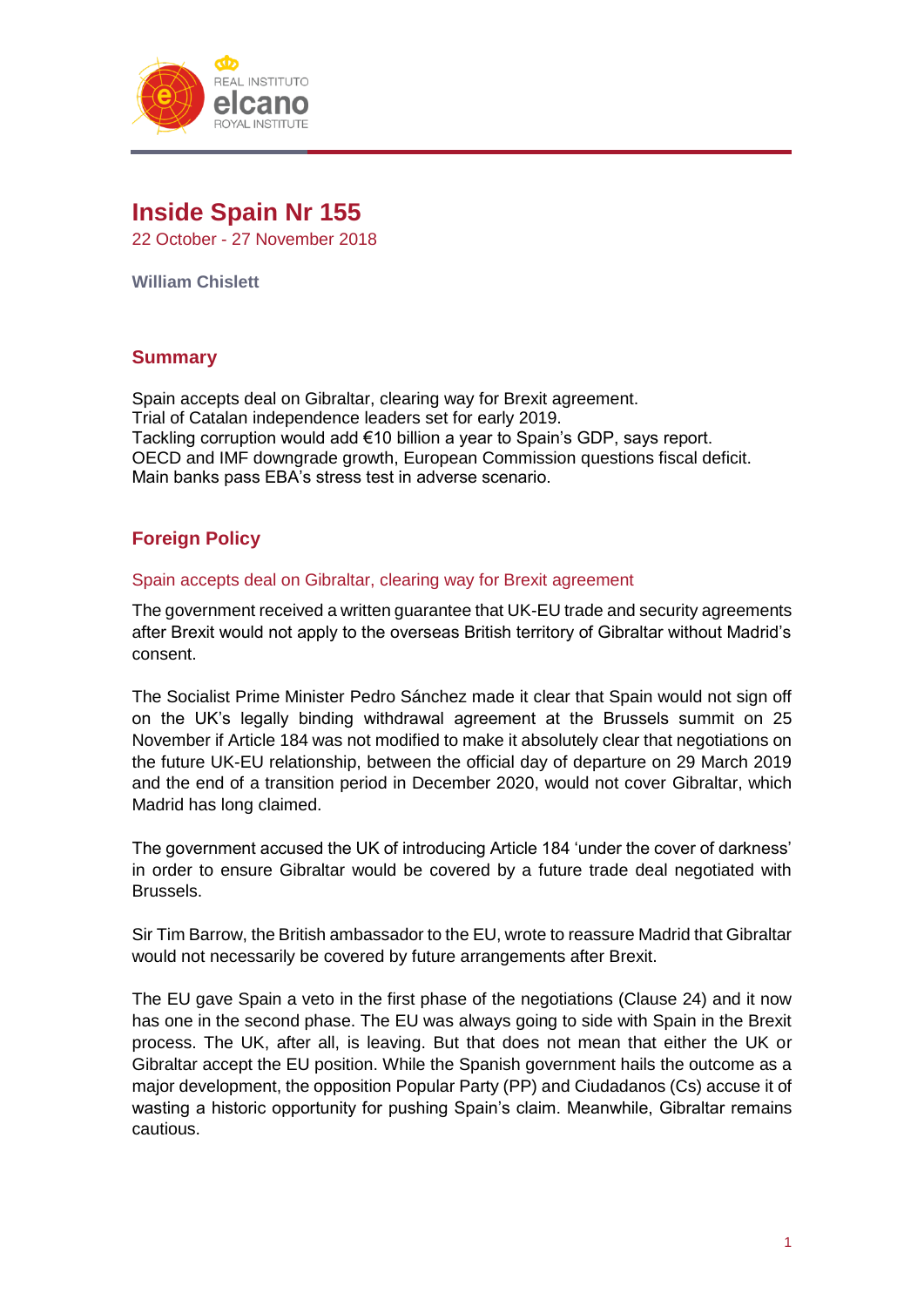It remains to be seen, however, how events will play out after the transition period is over. Until then the Rock's exit from the EU (Gibraltar voted 96% in favour of remaining) will be as cushioned as much as possible.

Madrid was concerned that the commitment in Article 184 to negotiate a future relationship would automatically have the same territorial scope as the withdrawal agreement. London said this was never the intention and it was happy to provide the clarity that Madrid sought. It does not, however, change the UK's commitment to negotiate a future relationship that works for all of the UK and the 'wider UK family' including Gibraltar.

Foreign Minister Josep Borrell hailed the agreement as 'the most important one since the Treaty of Utrecht in 1713', which had handed over Gibraltar to the British. 'We have received sufficient guarantees to be able to reach a solution to a conflict that has lasted more than 300 years between the United Kingdom and Spain', said Sánchez, adding that Spain would again table its joint sovereignty proposal in the second phase of Brexit negotiations.

'This puts Spain in a position of strength in negotiations with the United Kingdom over Gibraltar that we have not had until now', he said after the summit in Brussels. He was referring to a 1986 agreement when Spain joined the EU and had to adapt its Gibraltar policy to British policy within the bloc. He said the situation was now being reversed.

Theresa May was quick to refute criticism from UK politicians across the spectrum that she had caved in to Madrid. 'The UK's position on the sovereignty of Gibraltar has not changed and will not change', she said.

Fabian Picardo, Gibraltar's Chief Minister, said the commitments from EU states regarding the Gibraltar issue were political and not legally-binding. 'We have a triple lock on our sovereignty. The first lock is the sacred constitutional commitment that the UK will never transfer our sovereignty against our wishes. The second is that the UK will never even start a process of sovereignty discussions with which we are not content. And the third is the most cast iron of all: we are the third lock'.

In a 2002 referendum Gibraltarians overwhelmingly rejected, by 98.7%, sharing sovereignty with Spain.

Sánchez's gambit came ahead of an election in Andalucía on 2 December, the region ruled by the Socialists for the last 40 years to which Madrid argues Gibraltar belongs. Pablo Casado, the Popular Party's leader, has used his campaign there to attack the government for not pushing the issue of shared sovereignty harder.

In a separate development, Spain and Gibraltar will seek to cooperate more closely under a protocol that creates bilateral committees on security, citizens' rights and fisheries and the environment, and a taxation agreement.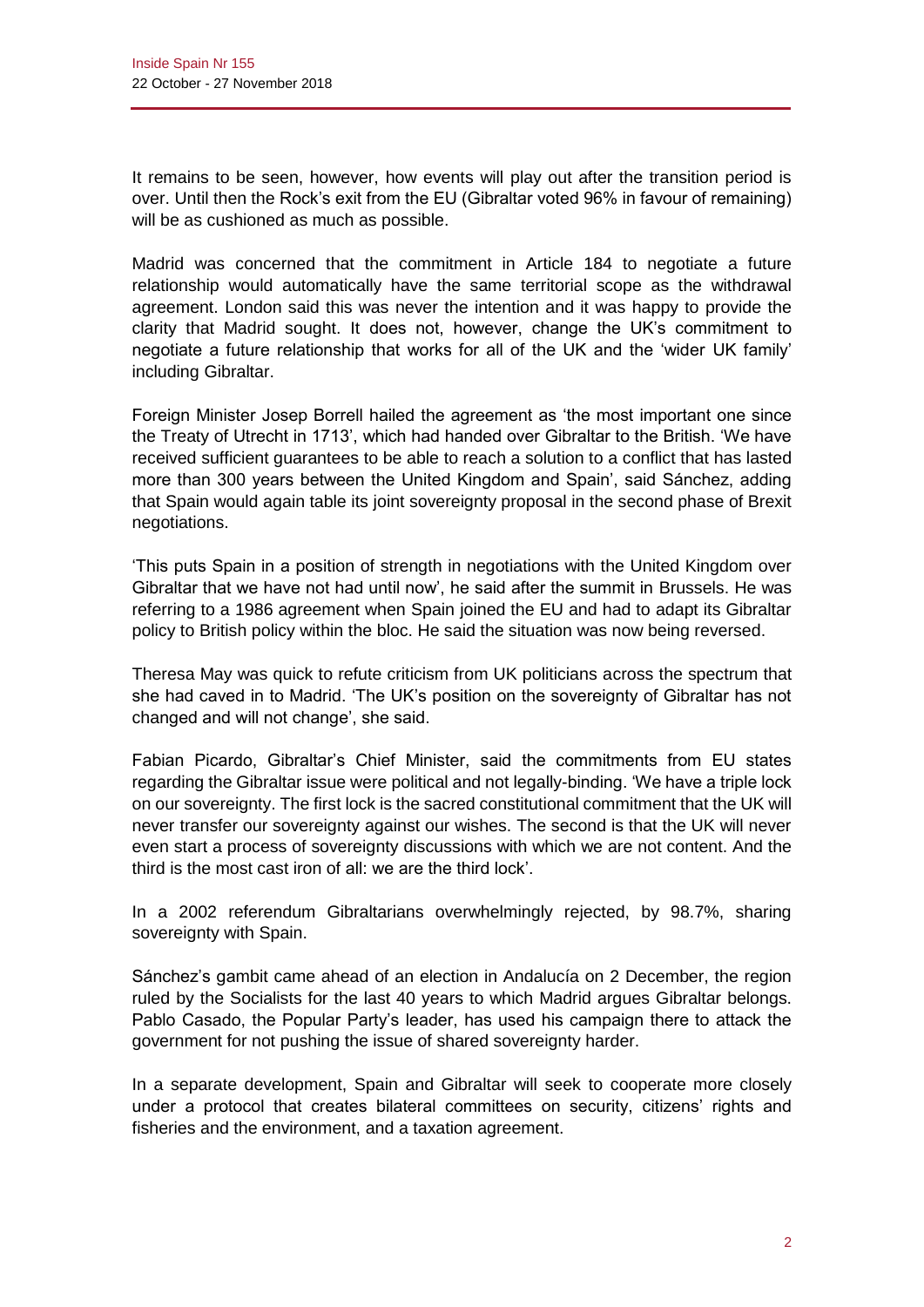# Spain deepens ties with Cuba with visit by Sánchez to Havana

Pedro Sánchez made the first visit to Cuba by a Spanish Prime Minister in 42 years in a bid to bolster ties with the former colony, as it modernises its centrally-planned economy and allows a little more political freedom in the post Castro era.

Spain is Cuba's third-largest trade partner and one of its main foreign investors, particularly in tourism. Sánchez opened a business forum in a hotel run by the Spanish chain Iberostar and owned by Cuba's military, which was attended by President Miguel Díaz-Canel, who succeeded Raul Castro in April.

Sánchez's visit came against a backdrop of President Donald Trump's tightening of the decades-long trade embargo by the US and partial reversal of Barack Obama's détente. Washington recently added the hotel to a list of places banned to Americans.

Europe is taking a different approach, with some countries opening up trade offices in Cuba. Relations between the EU and Cuba have thawed in recent years.

The two leaders agreed to hold high-level annual meetings including on human rights.

Popular Party (PP) leader Pablo Casado criticised Sánchez for going to Cuba 'to entertain dictators instead of calling for freedom and democracy'. Sánchez did not meet Cuban dissidents but he did see representatives of civil society, following the same trail as Francois Hollande, the former French President, Pope Francis and the two former PP Foreign Ministers.

# Spain and Russia agree to form joint cybersecurity group

Foreign Minister Josep Borrell and his Russian counterpart, Sergei Lavrov, agreed to set up a joint cybersecurity group to prevent the dissemination of misinformation from damaging the bilateral relation.

Lavrov said he had discussed with Borrell how 'some Russian mass media go beyond the limits of their professional activity and create inadmissible interference in other countries' issues'.

He denied the allegations of some Spanish officials that a misinformation campaign mainly started in Russia was partly to blame for fuelling the independence movement in Catalonia.

#### Foreign Minister calls for sanctions on Nicaragua's government

International sanctions should be imposed on the government of Nicaragua, where more than 300 people have been killed in protests since April, Josep Borrell, the Foreign Minister, told an Iberian-Latin American forum in Madrid.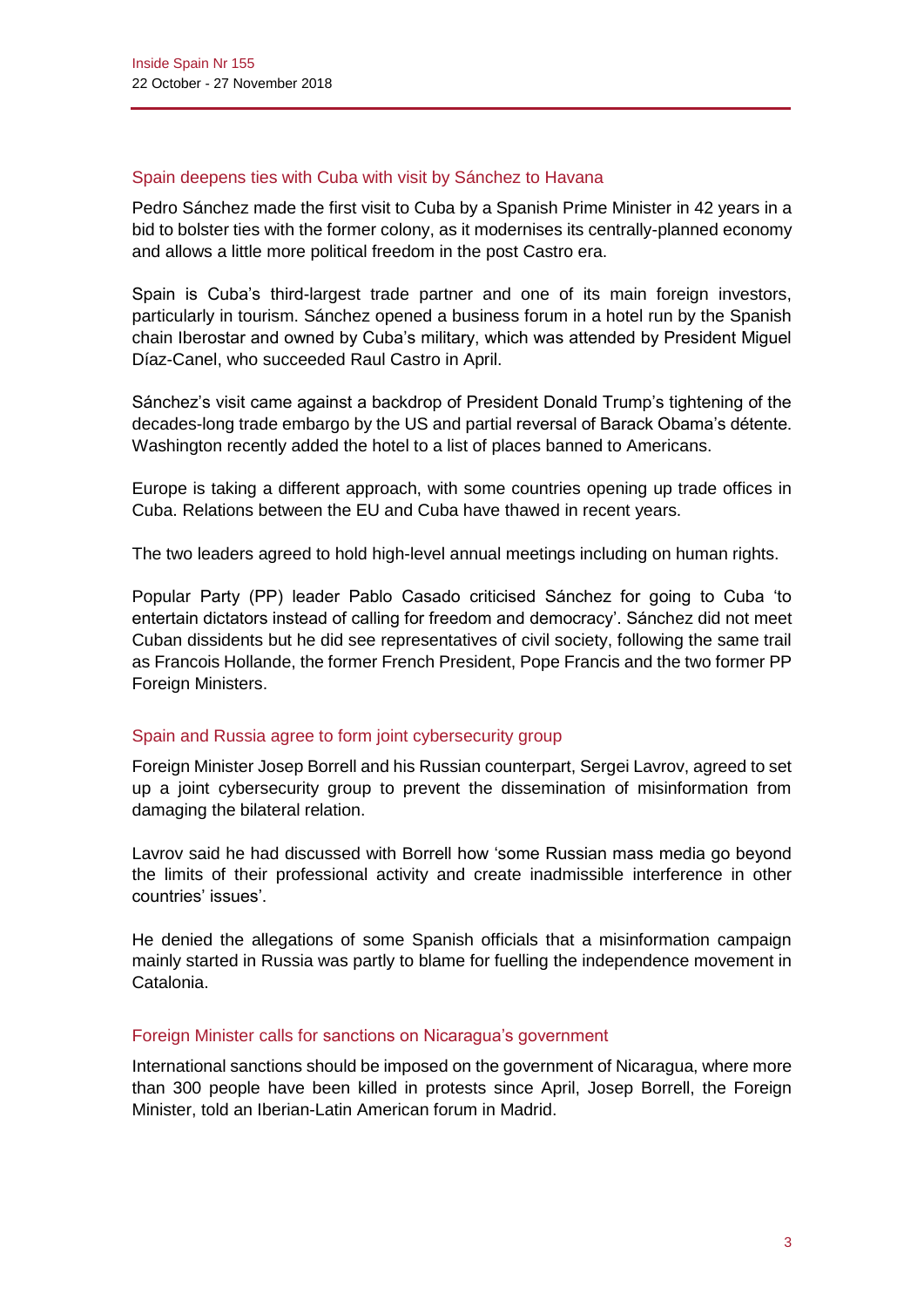Borrell, according to Europa Press, told the forum that 'regrettably' sanctions are 'not currently on the radar screen' because Venezuela's crisis overshadows Nicaragua's problems.

He rejected the use of force, both from outside Nicaragua and within.

# **Domestic scene**

# Trial of Catalan independence leaders set for early 2019

The trial is expected to begin in January of 18 Catalan independence leaders, nine of who have been in pre-trial detention for more than a year, on charges of rebellion, which carries a potential sentence of up to 25 years.

The other nine, who are on bail, face charges ranging from misuse of funds to disobedience. Seven others are in self-imposed exile, mainly in Belgium, including Carles Puigdemont, the former Premier of Catalonia, and will not go on trial unless they return home. Spain does not allow trials in absentia.

The highest profile person in the dock is Oriol Junqueras, the leader of Catalan Republican Left (ERC) and former Deputy Premier of Catalan.

For the charge of rebellion to stick, the public prosecutor has to prove that the informal referendum in October 2017 followed by the Catalan parliament's unilateral declaration could be considered violent. The prosecutor of the Supreme Court is pushing rebellion while the state's solicitor general, which represents the national government, has called for rebellion charges to be dropped in favour of the lesser charge of sedition, a crime that does not have to involve violence, but would still see the nine spending up to 12 years in jail if found guilty (see Figure 1).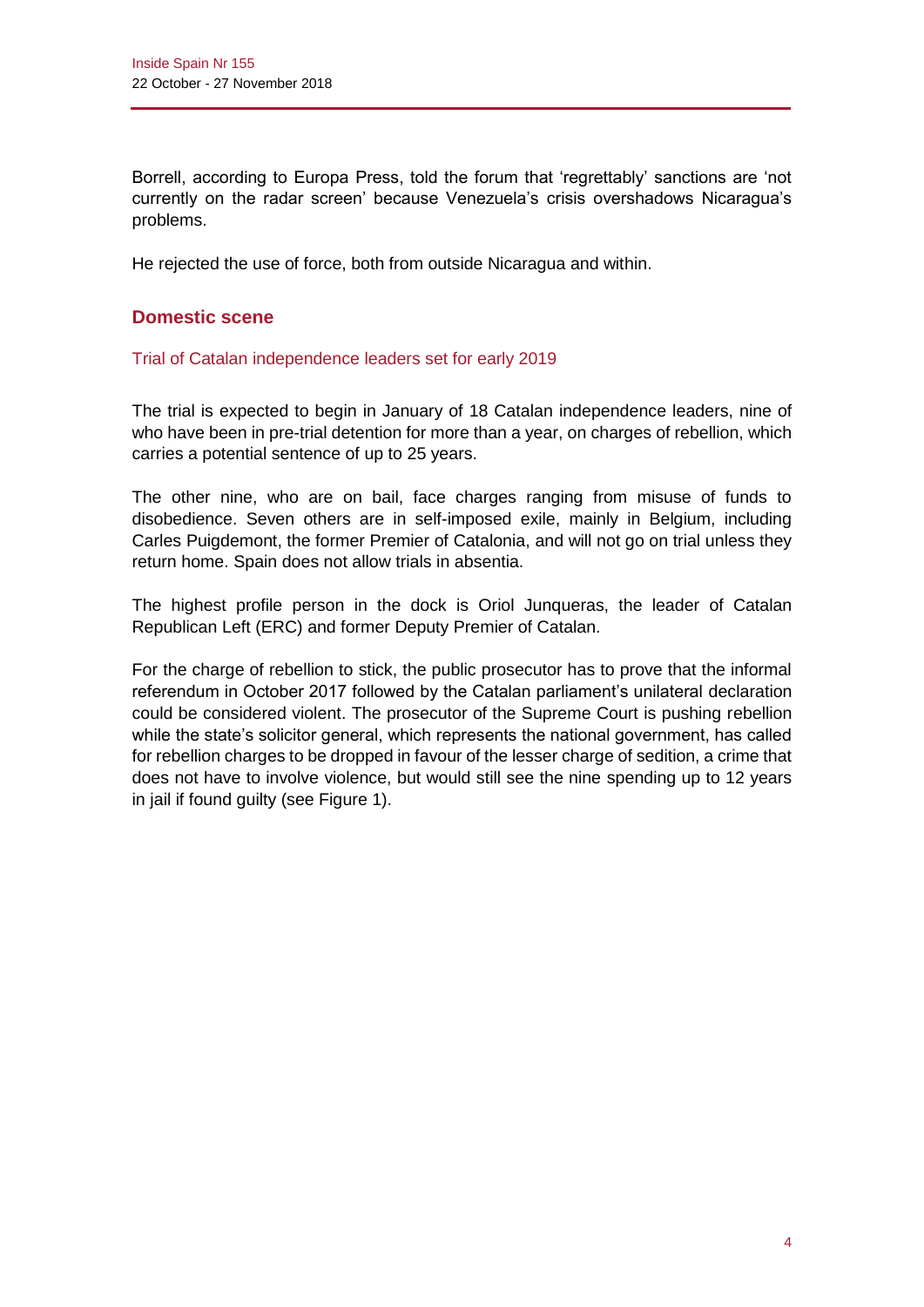|                                   | SUPREME COURT |                                             |                 |              |                                    |                         |                                |                                  |                                                           |                                      |                                               |
|-----------------------------------|---------------|---------------------------------------------|-----------------|--------------|------------------------------------|-------------------------|--------------------------------|----------------------------------|-----------------------------------------------------------|--------------------------------------|-----------------------------------------------|
|                                   |               |                                             |                 |              |                                    | Crimes to be charged    | <b>SENTENCES REQUESTED</b>     |                                  |                                                           |                                      |                                               |
|                                   |               |                                             |                 |              |                                    | P<br>Prison             | в<br>Ban from<br>public office | Fine                             |                                                           |                                      |                                               |
| O IN PRETRIAL<br><b>DETENTION</b> |               | Rebelion                                    | Misuse of funds | Disobedience | <b>CURRENT</b><br><b>SITUATION</b> |                         |                                | <b>SUPREME COURT PROSECUTION</b> |                                                           | <b>SOLICITOR GENERAL</b>             |                                               |
|                                   |               | Oriol<br>Junqueras<br><b>ERC</b>            | √               |              |                                    | Prision<br>without bail | P<br>25<br>years               | в<br>25<br>years                 | Rebellion and<br>misuse<br>of public funds                | P<br>в<br>12<br>12<br>years years    | Sedition and<br>misuse<br>of public funds     |
|                                   |               | Joaquim<br>Forn<br><b>JxCat</b>             | ✓               |              |                                    | Prision<br>without bail | P<br>16<br>years years         | B<br>16                          | Rebellion and<br>misuse<br>of public funds                | P<br>в<br>11y<br>11y<br>6 m<br>6 m   | Sedition and<br>misuse<br>of public funds     |
|                                   |               | Jordi<br>Turull<br><b>JxCat</b>             | ✓               |              |                                    | Prision<br>without bail | P<br>16<br>years years         | B<br>16                          | Rebellion and<br>misuse<br>of public funds                | P<br>в<br>11 a<br>11 y<br>6 m<br>6 m | Sedition and<br>misuse<br>of public funds     |
|                                   |               | Raül<br>Romeva<br><b>ERC</b>                | ✓               |              |                                    | Prision<br>without bail | P<br>16<br>years               | в<br>16<br>years                 | Rebellion and<br>misuse<br>of public funds                | P<br>в<br>11 a<br>11 a<br>6 m<br>6 m | Sedition and<br>misuse<br>of public funds     |
| EX-MEMBERS OF REGIONAL GOVERNMENT |               | <b>Dolors</b><br><b>Bassa</b><br><b>ERC</b> | ✓               |              |                                    | Prision<br>without bail | P<br>16<br>years               | B<br>16<br>years                 | Rebellion and<br>misuse<br>of public funds                | P<br>в<br>11 a<br>11a<br>6 m<br>6 m  | Sedition and<br>misuse<br>of public funds     |
|                                   |               | Josep<br>Rull<br><b>JxCat</b>               | ✓               |              |                                    | Prision<br>without bail | P<br>16<br>years years         | B<br>16                          | Rebellion and<br>misuse<br>of public funds                | P<br>в<br>11a<br>11a<br>6 m<br>6 m   | Sedition and<br>misuse<br>of public funds     |
|                                   |               | Meritxell<br>Borràs<br>PDeCAT               |                 |              |                                    | Free (€100,000<br>bail) | P<br>7<br>years years          | F<br>в<br>16 €30,000             | Misuse of public<br>funds<br>and disobedience years years | P<br>B<br>7<br>10                    | Misuse of public<br>funds and<br>disobedience |
|                                   |               | <b>Carles</b><br>Mundó<br><b>ERC</b>        |                 |              |                                    | Free (€100,000<br>bail) | P<br>7<br>years                | F<br>в<br>16 €30,000<br>years    | Misuse of public<br>funds<br>and disobedience years years | P<br>B<br>10<br>7                    | Misuse of public<br>funds and<br>disobedience |
|                                   |               | Santi<br>Vila<br>PDeCAT                     |                 |              |                                    | Free (€50,000<br>bail)  | P<br>7<br>years                | F<br>B<br>16 €30,000<br>years    | Misuse of public<br>funds<br>and disobedience years       | P<br>B<br>7<br>10<br>years           | Misuse of public<br>funds and<br>disobedience |
| ASSOCIATIONS                      |               | Jordi<br><b>Sànchez</b><br>JxCat / ANC      | ✓               |              |                                    | Prision without<br>bail | P<br>17<br>years               | В<br>17<br>years                 | Rebellion                                                 | P<br>в<br>8<br>8<br>years years      | Sedition                                      |
|                                   |               | Jordi<br>Cuixart<br>Omnium                  | ✓               |              |                                    | Prision<br>without bail | P<br>17<br>years               | B<br>17<br>years                 | Rebellion                                                 | P<br>в<br>8<br>8<br>years years      | Sedition                                      |
|                                   |               | Carme<br>Forcadell<br><b>ERC</b>            | ✓               |              |                                    | Prision<br>without bail | P<br>17<br>years years         | B<br>17                          | Rebellion                                                 | P<br>B<br>10<br>10<br>years years    | Sedition                                      |
| <b>MENT</b>                       |               | Lluís M <sup>a</sup><br>Corominas<br>PDeCAT |                 |              |                                    | Free (€60,000<br>bail)  |                                | В<br>F<br>1 year €30,000<br>8 m. | Disobedience                                              | F<br>в<br>€30,0001year<br>8 m.       | Disobedience                                  |
|                                   |               | Lluís<br>Guinó<br>PDeCAT                    |                 |              | ✓                                  | Free (€25,000<br>bail)  |                                | В<br>F<br>1 year €30,000<br>8 m. | Disobedience                                              | в<br>F<br>€30,0001 year<br>8 m.      | Disobedience                                  |
| EX-MINISTERS OF CATALAN PARLIA    |               | Anna<br>Simó<br><b>ERC</b>                  |                 |              |                                    | Free (€25,000<br>bail)  |                                | в<br>F<br>1 year €30,000<br>8 m. | Disobedience                                              | в<br>F<br>€30,0001 year<br>8 m.      | Disobedience                                  |
|                                   |               | Ramona<br><b>Barrufet</b><br>PDeCAT         |                 |              |                                    | Free (€25,000<br>bail)  |                                | в<br>F<br>1 year €30,000<br>8 m. | Disobedience                                              | в<br>F<br>€30,0001 year<br>8 m.      | Disobedience                                  |
|                                   |               | Joan Josep<br>Nuet<br>CSQP                  |                 |              |                                    | Free                    |                                | в<br>F<br>1 year €24,000<br>4 m. | Disobedience                                              | в<br>F<br>€24,0001year<br>4 m.       | Disobedience                                  |
| <b>SP</b>                         |               | Mireia<br>Boya<br><b>CUP</b>                |                 |              | ✓                                  | Free                    |                                | в<br>F<br>1 year €30,000<br>8 m. | Disobedience                                              | в<br>F<br>€24,0001year<br>4 m.       | Disobedience                                  |

# **Figure 1. Sentences sought for Catalan independence leaders**

Source: *El País*.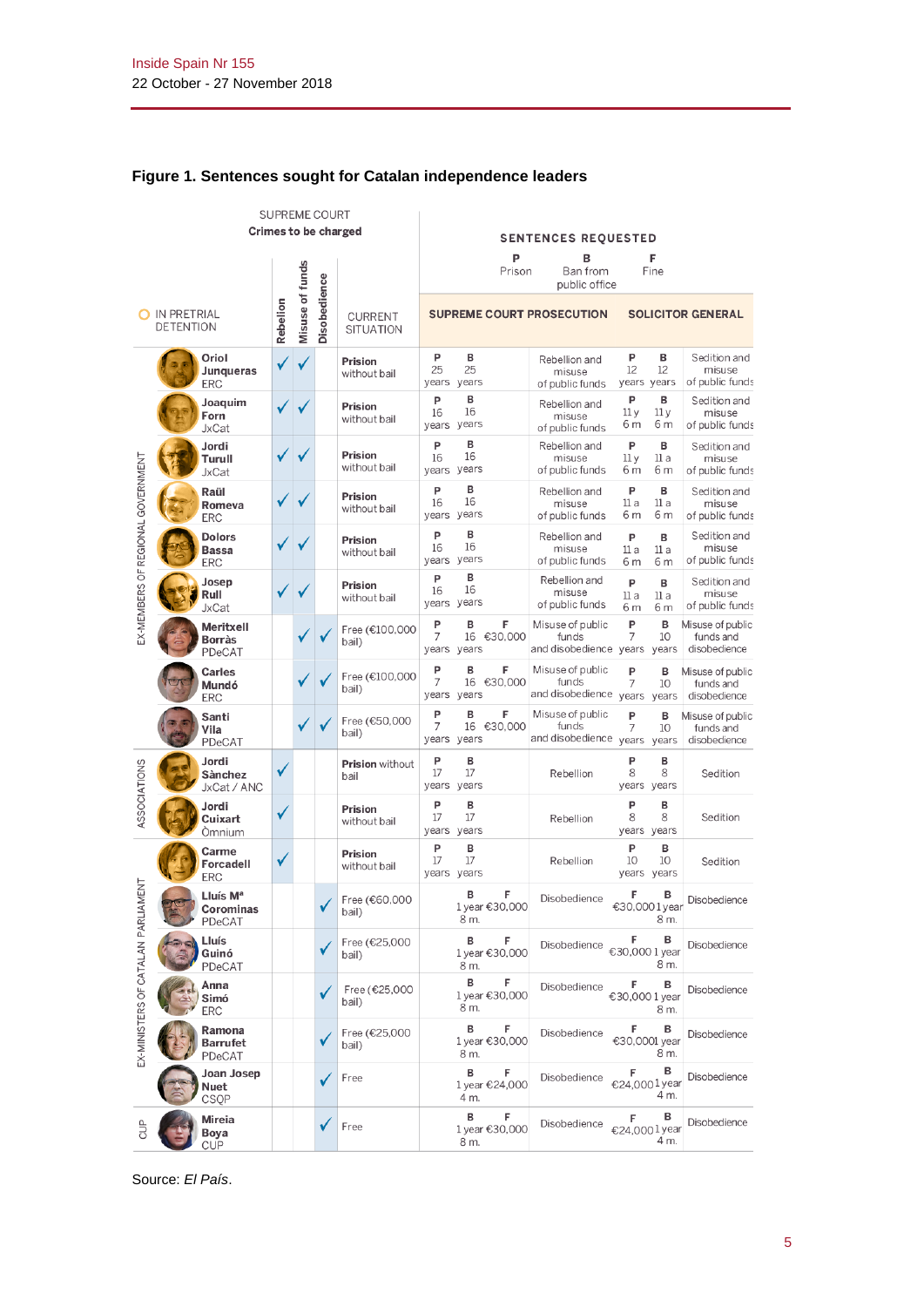The imprisonment and now the upcoming trial of the Catalan secessionists has put paid to any hopes of the minority Socialist government of Pedro Sánchez and the Catalan government, led by the ultra-nationalist Quim Torra, reaching any agreement and defusing the tensions.

That said, the two sides are very far apart and have so far conducted little more than a dialogue of the deaf. Torra wants a Scotland-style referendum on independence, but this is not allowed by the legal framework and is a red line that the government, backed by the Popular Party and Ciudadanos, is not prepared to cross.

'The government has missed a golden opportunity to remove the Catalan conflict from the courts and put it back in the political areas, which is where it belongs', said Torra.

The indictment was followed by the Court of Auditors ordering Artur Mas, the former Catalan Premier (replaced by Puigdemont), and nine other former officials to repay €4.9 million of public funds used to organise an illegal vote on independence in 2014.

Mas defied a ruling by the Constitutional Court to suspend the ballot.

In another development, Puigdemont launched a new party, *Crida Nacional* (National Call), in a bid to rally separatists across the political spectrum in a movement that shows signs of splits and different strategies.

#### Poll gives victory to socialists in Andalusian election

The Socialists are forecast to win the most votes in the 2 December election in Andalucía, which they have governed for 40 years with majority or minority governments, but fewer than in 2015.

A Socialist victory would embolden the Socialist Prime Minister Pedro Sánchez, whose minority government only has 84 of the national parliament's 350 seats, to call a snap election in 2019, something he is already considering. The next election is not due until July 2020.

Susana Díaz, the region's Premier, called the early election after Ciudadanos (Cs) withdrew its support, leaving her with a 47-seat minority of the 109 seats in the Andalusian parliament, eight seats short of a majority.

The Socialists would win 39-42 seats, according to 40dB (see Figure 2). The ultra-right Vox could gain its first seat or seats in a regional parliament.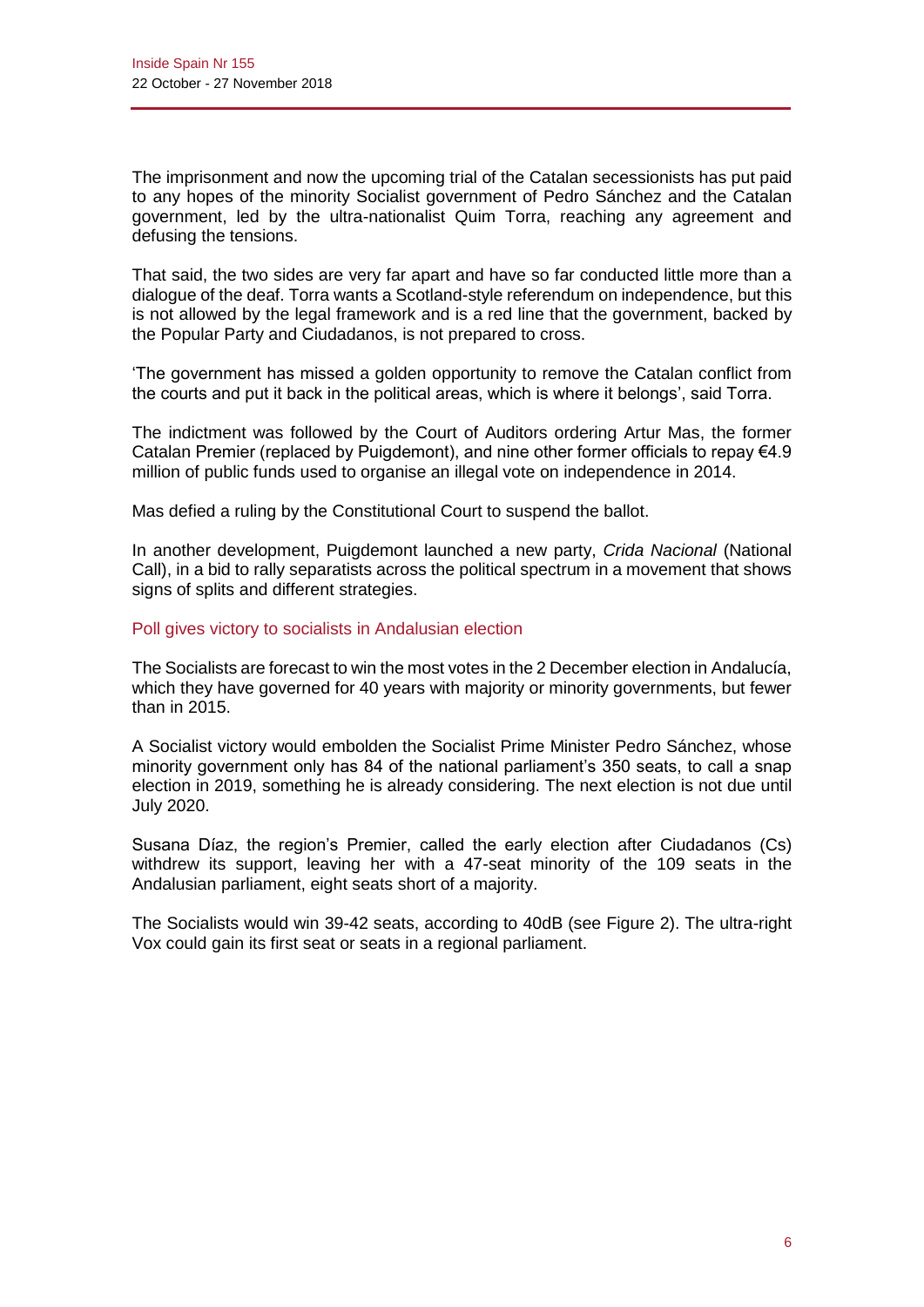|                        | 2018 seats and % of votes | 2015 seats and % of votes |
|------------------------|---------------------------|---------------------------|
| <b>Socialists</b>      | $39-42(32.1)$             | 47 (35.4)                 |
| Adelante Andalucía (1) | $22 - 24(19)$             | 20(21.6)                  |
| <b>Popular Party</b>   | $22 - 26(20)$             | 33(26.7)                  |
| Ciudadanos             | 19-22 (18)                | 9(9.3)                    |
| Vox                    | $0-4(4.3)$                |                           |

#### **Figure 2. Andalusia's election, 2018 and 2015 (number of seats and % of votes)**

(1) Four parties in a coalition in 2018 including Podemos and United Left with a Green party (IULV-CA). In 2015, Podemos won 15 seats and 14.8% of the vote and IULV-CA five and 6.9% of the vote.

Source: 40dB.

The latest poll by the state-funded CIS shows the Socialists winning 31.6% of the vote if a general election were held tomorrow, up from 22.7% at the 2016 election (see Figure 3).

#### **Figure 3. Voter intention (% of valid votes)**

|                   | 26/VI/16<br>election | January<br>2017 | October<br>2017 | <b>July 2018</b> | October<br>2018 |
|-------------------|----------------------|-----------------|-----------------|------------------|-----------------|
| <b>PP</b>         | 33.0                 | 33.0            | 28.0            | 20.4             | 18.2            |
| <b>Socialists</b> | 22.7                 | 18.6            | 24.2            | 29.9             | 31.6            |
| Unidos Podemos    | 21.1                 | 21.7            | 18.5            | 15.6             | 17.3            |
| Ciudadanos        | 13.0                 | 12.4            | 17.5            | 20.4             | 21.0            |

(1) Unidos Podemos as of the June 2016 election.

Source: CIS.

The election in Andalucía (with a population of 8 million) will also be a first test for Pablo Casado, the Popular Party leader, who replaced Mariano Rajoy after he stepped down as Prime Minister in June following a vote of no confidence that brought Sánchez to power.

#### Tackling corruption would add €10 billion a year to Spain's GDP, says report

Rooting out corruption in Spain, which to judge by the slew of cases in the courts and the public's perception of it has become a big problem, would add some €10 billion a year to economic output over the next 15 years, according to a report by the BBVA Foundation.

The report uses five Worldwide Governance Indicators of the World Bank to calculate the economic impact of reducing corruption if controls and institutional shortcomings were improved.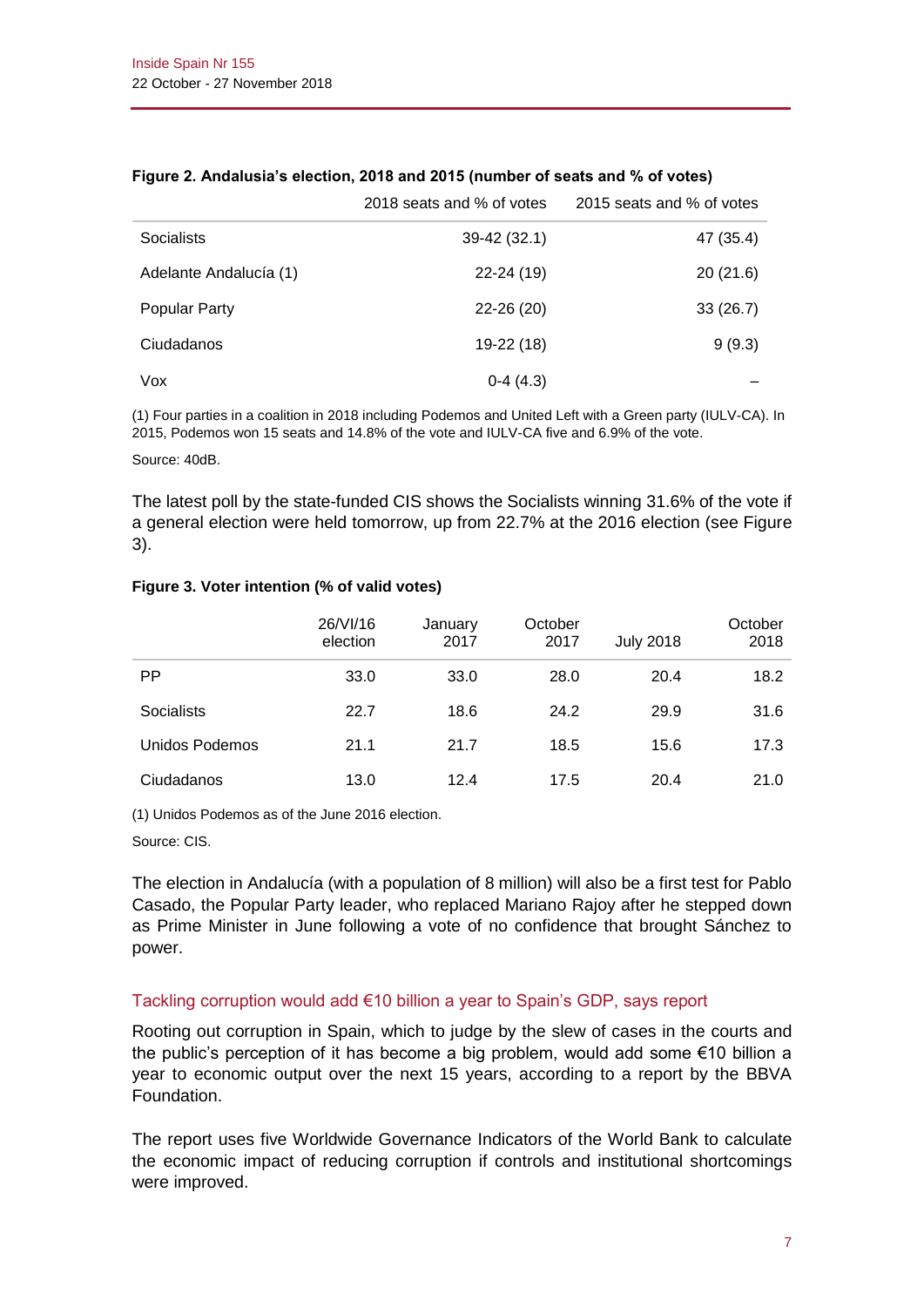Spain is ranked 31<sup>st</sup> out of 154 countries on the basis of the world distribution of the institutional quality combined indicator (see Figures 4 and 5).<sup>1</sup>

| Ranking out of 154 countries | Percentiles (1) |
|------------------------------|-----------------|
| 1. Norway                    | 100.0           |
| 10. Germany                  | 94.7            |
| 13. UK                       | 92.9            |
| 16. US                       | 90.5            |
| 21. France                   | 87.6            |
| 22. Portugal                 | 87.0            |
| 31. Spain                    | 80.5            |
| 39. Italy                    | 74.6            |

| Figure 4. Combined indicator of institutional quality (percentiles; 0 = worst, 100 = best) |  |  |  |  |  |
|--------------------------------------------------------------------------------------------|--|--|--|--|--|
|--------------------------------------------------------------------------------------------|--|--|--|--|--|

(1) Percentiles divide the world distribution into 100 'boxes' and ranks countries from worst to best. Source: BBVA Foundation using the Worldwide Governance Indicators (World Bank).

# **Figure 5. Indicators of institutional quality (10 = maximum score): international comparison (2015)**

|                          | <b>Spain</b> | UK. | Germany | France | Italy | US  |
|--------------------------|--------------|-----|---------|--------|-------|-----|
| Voice and accountability | 7.0          | 7.5 | 7.9     | 7.4    | 7.0   | 7.2 |
| Government effectiveness | 7.4          | 8.5 | 8.5     | 7.9    | 5.9   | 7.9 |
| Regulatory quality       | 6.6          | 8.7 | 8.3     | 7.3    | 6.5   | 7.6 |
| Rule of law              | 6.8          | 8.6 | 8.6     | 7.8    | 5.5   | 8.2 |
| Control of corruption    | 6.0          | 8.7 | 8.6     | 7.6    | 4.9   | 7.8 |
| Combined indicator       | 6.7          | 8.4 | 8.4     | 7.8    | 6.0   | 7.7 |

Source: Worldwide Governance Indicators (World Bank).

<sup>1</sup> Available in Spanish at [https://www.fbbva.es/noticias/mejorar-la-calidad-institucional-acabar](https://www.fbbva.es/noticias/mejorar-la-calidad-institucional-acabar-la-corrupcion-podria-elevar-16-pib-per-capita-espana-plazo-quince-anos/)[la-corrupcion-podria-elevar-16-pib-per-capita-espana-plazo-quince-anos/.](https://www.fbbva.es/noticias/mejorar-la-calidad-institucional-acabar-la-corrupcion-podria-elevar-16-pib-per-capita-espana-plazo-quince-anos/)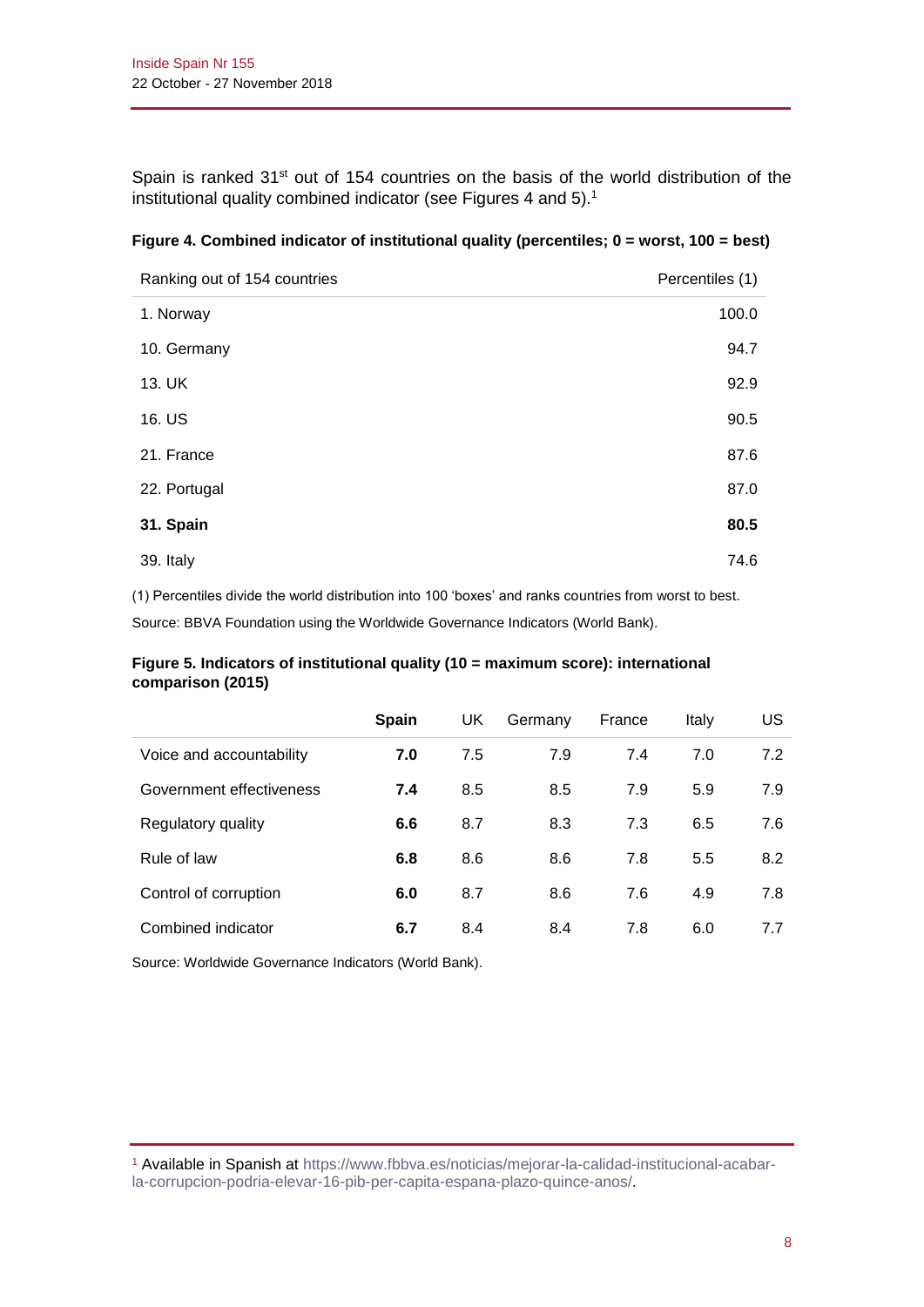'Institutional quality deficits and corruption not only have a negative impact on a country's politics and wellbeing, they also represent an economic cost over and above the sum of inappropriately used public funds, in that they negatively affect key elements in the functioning of the economy', say Francisco Alcalá Agulló and Fernando Jiménez Sánchez, the report's authors. 'Although Spain ranks globally among the top 25% of countries by the measure of quality of governance, it underperforms with respect to its level of economic development. Among the advanced economies, Spain lags behind on regulatory quality, rule of law and, particularly, the control of corruption'.

The authors criticise the concentration of power in political parties with absolute majorities at the national and territorial level, which has weakened the system of checks and balances and produced a 'colonisation of institutions'.

# Government in a bind over removal of Franco from Valley of the Fallen

The government's plan to remove the remains of General Francisco Franco, the country's ruler between 1939 and 1975, from the Valley of the Fallen mausoleum 70km from Madrid has run up against fierce resistance from the dictator's family, which insists on reinterring him in the city's Almudena Cathedral where it has a crypt.

Faced with the possibility that this would turn the cathedral in the centre of Madrid, where Franco's daughter was buried last December, into a shrine for the far right, the government is set to modify the Law of Historical Memory that would make it illegal for the dictator to be buried in a public place.

Carmen Calvo, the Deputy Prime Minister, had hoped her visit to the Vatican would serve to enlist the Roman Catholic Church's support for Franco not to be taken to the cathedral.

After her meeting with Cardinal Pietro Parolin, Calvo said they had jointly agreed a solution that would not involve the cathedral. In an unusual step, the Vatican quickly denied this, saying Parolin did not 'oppose the exhumation of Francisco Franco, if the relevant authorities have decided on it, but at no time did he comment on the place of burial'.

Calvo had initially said that 'even though [Franco] was a dictator, they are human remains and only his family can take charge of them or decide where they should go'.

# Spaniards among the most worried about the impact of climate change...

A large majority (87%) of Spaniards are concerned or alarmed about the effects of climate change, compared with an average of 78% of people in Europe, 65% in China and 63% in the US, according to the first survey conducted on the issue by the European Investment Bank (see Figure 6).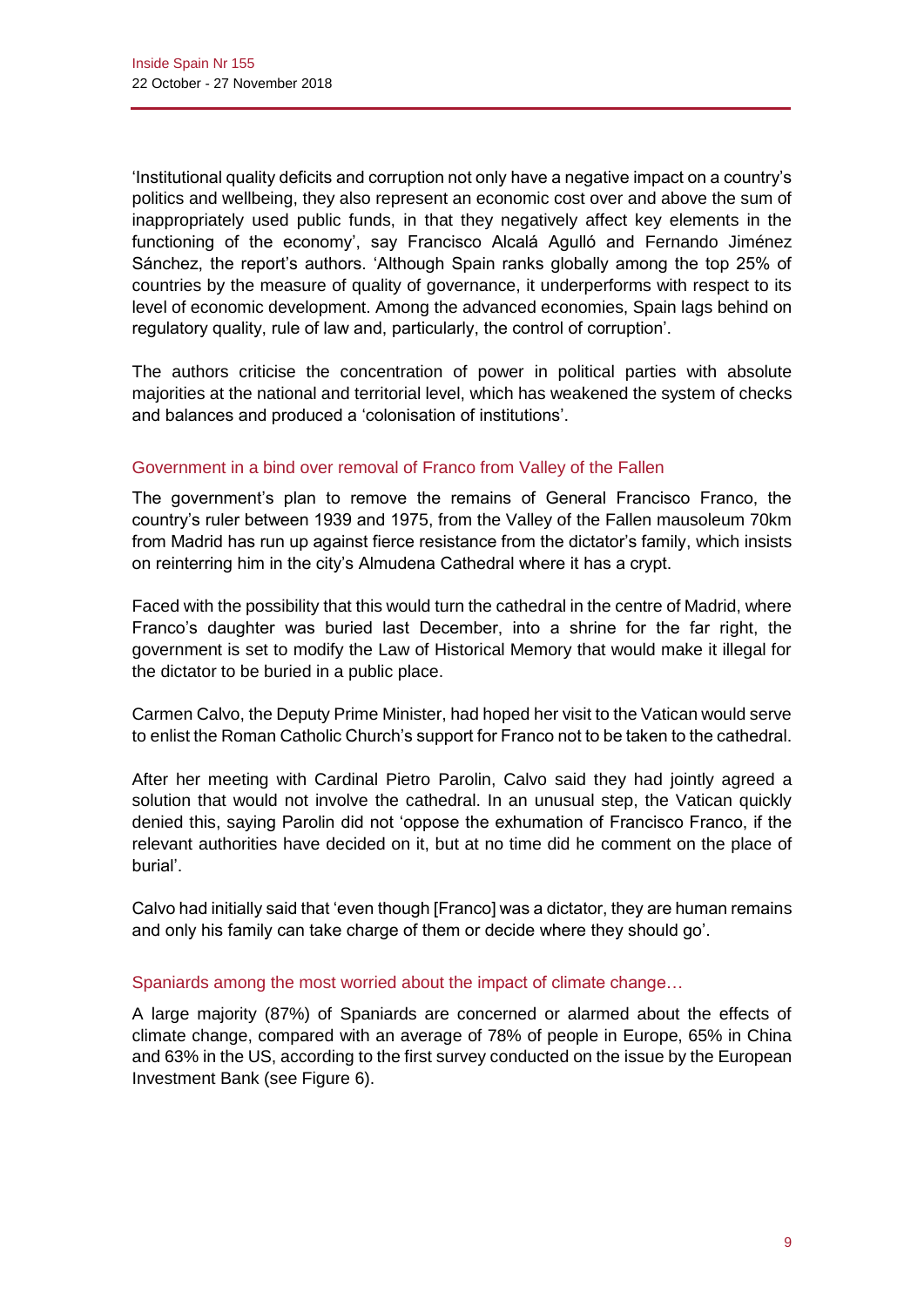|          | %  |
|----------|----|
| Portugal | 93 |
| Greece   | 92 |
| Cyprus   | 92 |
| Malta    | 88 |
| Spain    | 87 |
| France   | 82 |
| Italy    | 82 |
| Germany  | 73 |

# **Figure 6. Percentage of population concerned or alarmed at impact of climate change**

Source: European Investment Bank.

The survey covered 25,000 people over the age of 18 from 30 countries.

# $\ldots$  and ranked 4<sup>th</sup> in the world in Women's Workplace Equality index

Spain is ranked  $4<sup>th</sup>$  out of 189 countries in the Women's Workplace Equality Index drawn up for the first time by the Council of Foreign Relations and mainly based on data gathered by the World Bank (see Figure 7)

#### **Figure 7. Women's Workplace Equality index**

| Ranking        | Score (0-100) | Ranking     | Score (0-100) |
|----------------|---------------|-------------|---------------|
| 1. Australia   | 94.9          | 7. UK       | 91.8          |
| 2. Canada      | 94.5          | 16. France  | 87.6          |
| 3. New Zealand | 93.6          | 20. US      | 85.8          |
| 4. Spain       | 92.9          | 31. Germany | 83.1          |
| 5. Mexico      | 92.8          | 39. Italy   | 80.8          |

Source: Council of Foreign Relations.

The report measures the formal obstacles to women's economic participation. While there is often a large gap between laws on the books and their implementation, formal legal equality is a critical first step to closing the gap between women and men in the economy. Spain scored high in the individual indicators except for building credit and protecting women from violence (see Figure 8).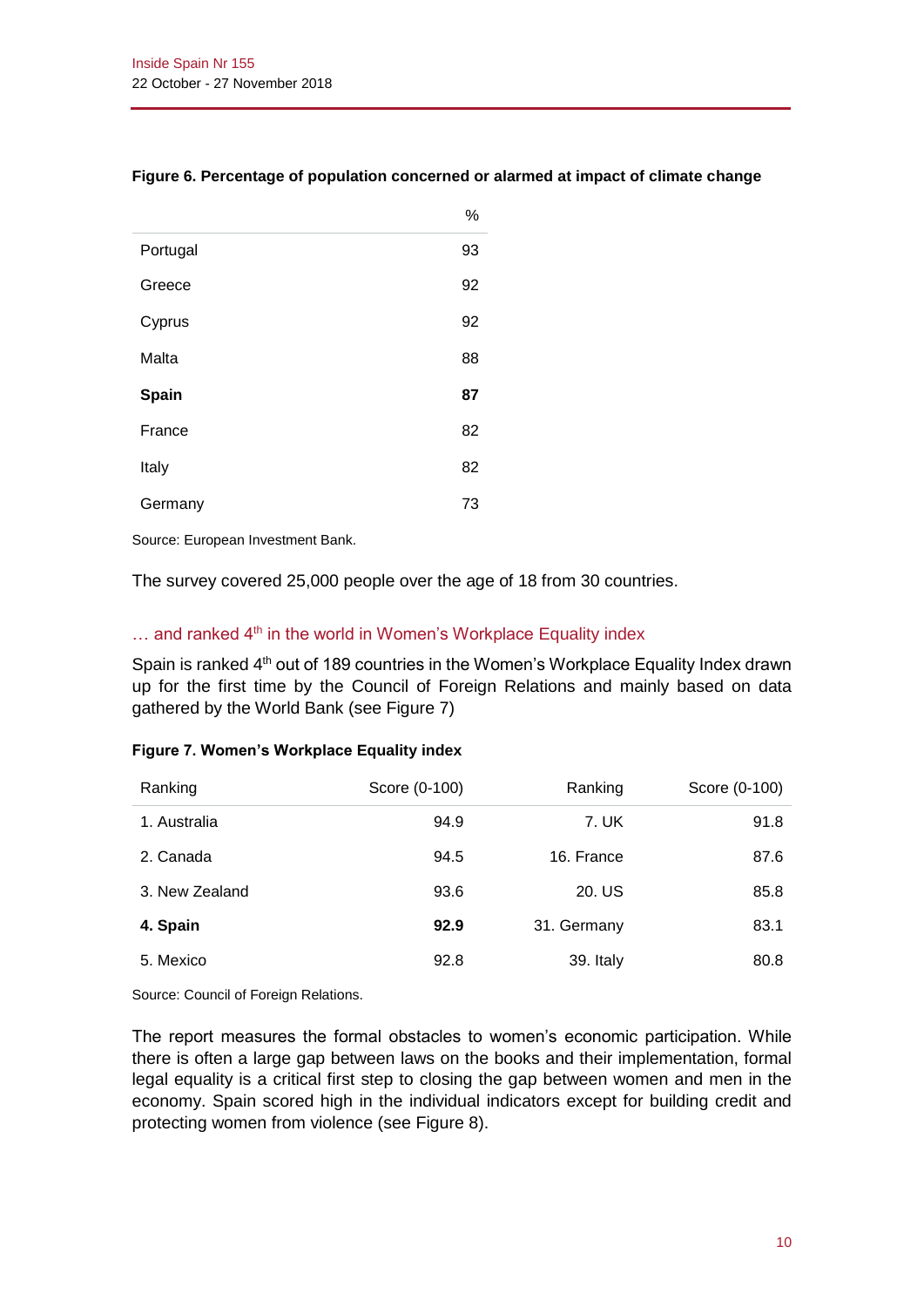#### **Figure 8. Spain's individual indicators**

|                                   | Score (0-100) |
|-----------------------------------|---------------|
| Accessing institutions            | 100           |
| Building credit                   | 75            |
| Getting a job                     | 93.8          |
| Going to court                    | 100           |
| Protecting women from<br>violence | 81.3          |
| Providing incentives to work      | 100           |
| Using property                    | 100           |

Source: Council of Foreign Relations.

# **The Economy**

# OECD and IMF downgrade growth, European Commission questions fiscal deficit

Three of the main international organisations downgraded Spain's GDP growth and one of them, the European Commission, raised doubts over whether the minority government would meet the fiscal deficit targets agreed with Brussels.

This year's deficit is set at 2.7% of GDP (above the 2.2% target of the previous Popular Party government for 2018) and next year's at 1.8%. Spain has been under the EU's excessive deficit procedure for the past decade as its fiscal deficit has been above the threshold of 3% of GDP.

Brussels warned that the measures contained in the 2019 draft budget would lead to a 'significant risk of deviation' from the deficit targets and would prevent sufficient progress being made in cutting the high level of public debt (96.2% of GDP in 2019 according to the Commission). Brussels called for structural adjustments (ie, excluding factors related to the economic cycle).

The 2019 budget has yet to be approved. Faced with the possibility that parliament will not approve it, because the minority government cannot count on the support of Catalan secessionist MPs, Prime Minister Pedro Sánchez could roll over the 2018 budget or call a snap election.

The IMF reduced Spain's GDP growth to 2.5% this year and the OECD to 2.6%.

The OECD released its latest country report and made various recommendations (see Figure 9).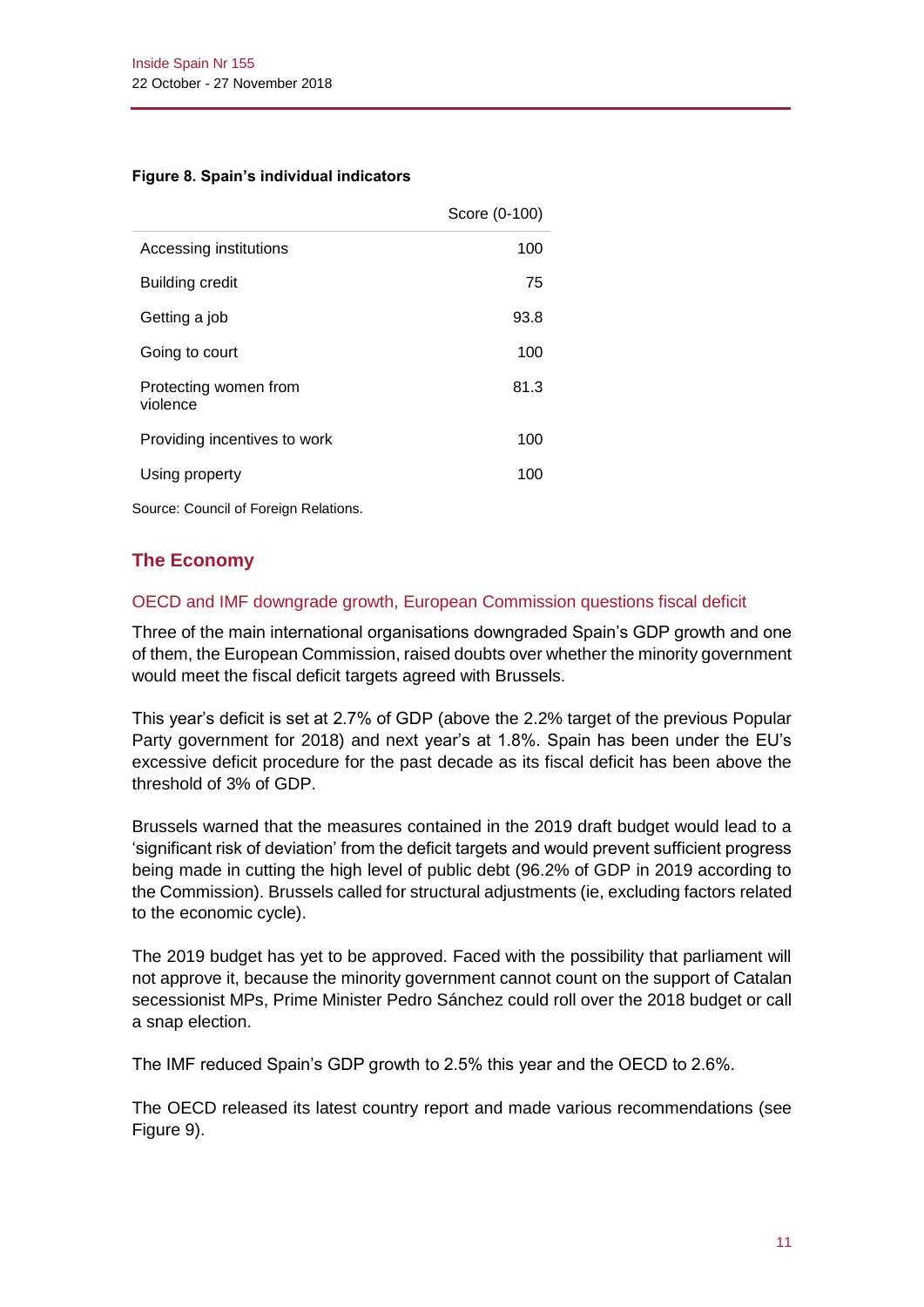|  |  |  |  | Figure 9. Some of the OECD's main findings and key recommendations |
|--|--|--|--|--------------------------------------------------------------------|
|--|--|--|--|--------------------------------------------------------------------|

| Main findings                                                                                                                                           | Key recommendations                                                                                                                                                         |
|---------------------------------------------------------------------------------------------------------------------------------------------------------|-----------------------------------------------------------------------------------------------------------------------------------------------------------------------------|
| Public debt remains high, while the fiscal<br>position has not improved as much as<br>expected given the strength of economic<br>activity.              | Stick to medium-term fiscal targets to ensure<br>a durable reduction of public debt. As the<br>recovery continues, set a more ambitious<br>fiscal consolidation path.       |
| Taxation remains tilted towards labour, while<br>value-added and environmental taxes are<br>underutilised.                                              | Abolish reduced value-added tax rates that<br>are regressive.                                                                                                               |
| The design of fiscal rules for regions does not<br>ensure a clear path of reduction in debt to<br>targets.                                              | Make the expenditure rule the main rule and<br>link it to the debt ratio targets.                                                                                           |
| Population ageing will continue to put<br>pressure on public finances.                                                                                  | Further extend the pensionable earnings<br>reference period and the number of years of<br>contribution requires for a full pension.                                         |
| Spending on training is low.                                                                                                                            | Increase spending on training and job-<br>search.                                                                                                                           |
| Moving to another region implies the loss of<br>social and housing benefits due to prior<br>residency requirements, which restricts<br>labour mobility. | Ensure full portability of social and housing<br>benefits across regions, by providing<br>temporary assistance either by the region of<br>origin or the central government. |
| Early school leaving and grade repetition<br>rates are high and vary by socio-economic<br>background.                                                   | Increase individualised support to students at<br>the risk of failing at an early stage.                                                                                    |
| Regulations that depend on the size of firms<br>can create barriers to company growth.                                                                  | Eliminate the existing regulations that depend<br>on the size of firms, as needed.                                                                                          |

Source: OECD Economic Survey of Spain.

Both the OECD and the IMF raised concerns about the sustainability of Spain's pensions system. The OECD said the old-age dependency ratio is set to more than double by 2050. Even with the recent pension reforms, pension replacement rates for those having a full career remain above the OECD average. 'The current system creates disincentives to extend working lives after the attainment of required contribution periods and penalises some who continue to work while receiving a pension'.

The average pension rose 37% between 2007, at the height of the economic boom, and 2017, when Spain finally recovered its pre-crisis GDP level, compared with a 6% increase in the average salary (see Figure 10).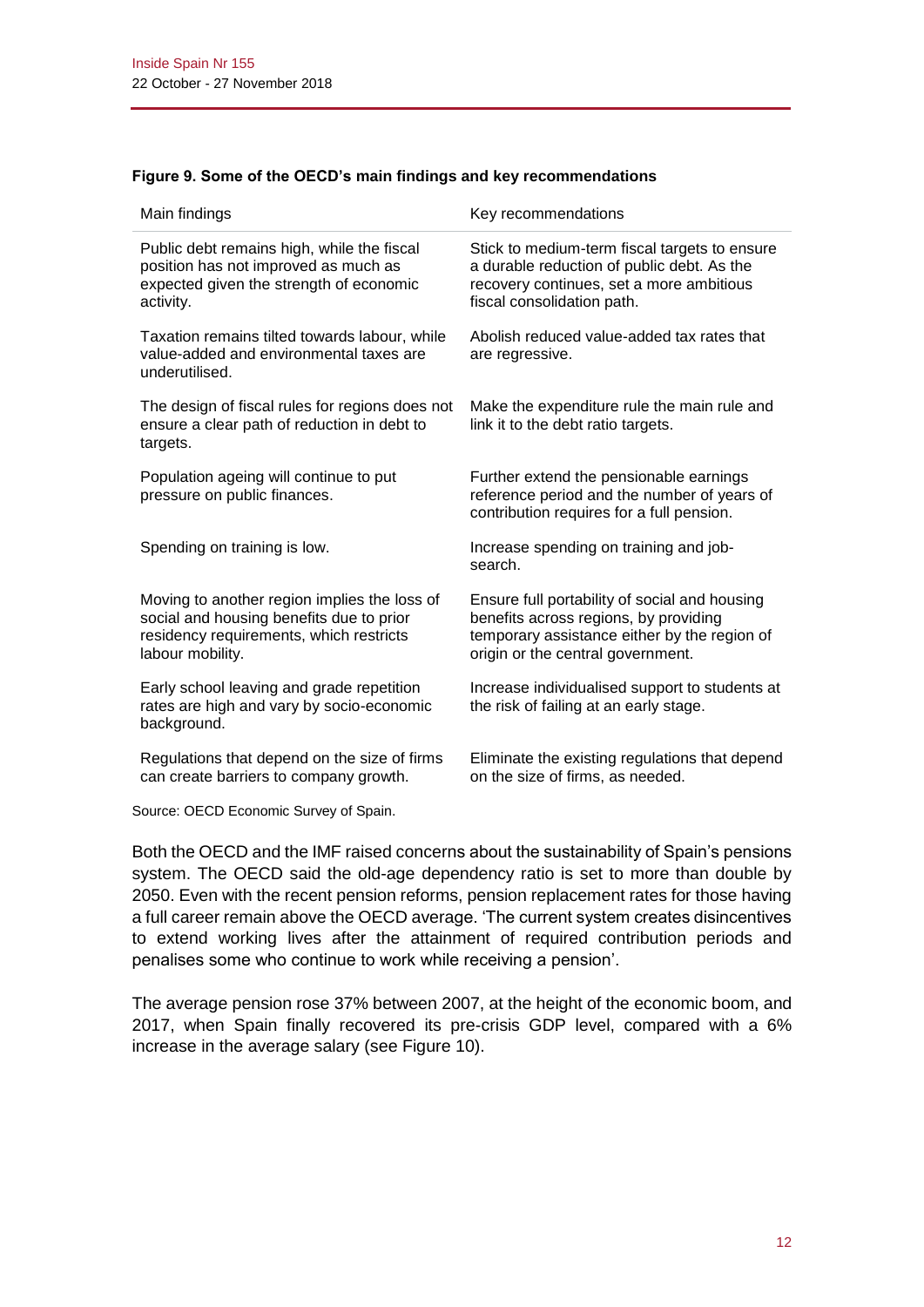|                | 2007   | 2010   | 2013   | 2016   | 2017   |
|----------------|--------|--------|--------|--------|--------|
| Salary         | 18,087 | 19.113 | 18,505 | 18,835 | 19,172 |
| <b>Pension</b> | 10,359 | 11.759 | 12,954 | 13,739 | 14.174 |

# **Figure 10. Growth in average yearly salary and pension, 2007-17 (€)**

Source: Finance Ministry.

# Bank of Spain criticises the steep rise in the minimum wage

The Bank of Spain's Governor, Pablo Hernández de Cos, criticised the government's 22% rise in the minimum wage as it could lead to people losing their jobs or fewer people being employed.

Prime Minister Pedro Sánchez and Pablo Iglesias, the leader of the far-left Podemos that supports the minority Socialist government in parliament, agreed the big increase last month. The new wage will rise from €736 a month (14 payments as there is an extra one in July and December) to €900 and is expected to go ahead regardless of whether the budget is approved or not.

Sánchez needs Podemos' support and that of Catalan and Basque nationalists, which he does not yet have, in order to get the 2019 draft budget approved.

Hernández de Cos said the rise would have 'the opposite effect to that intended' by 'hindering those we want to help the most, young people'. He estimated the increase would reduce 0.8% of jobs (some 150,000).

'A small minimum wage increase has little effect, but we haven't had to deal with such big wage rises before, let alone 22.3 per cent', he said. The wage rose 8% in 2017 and 4% in 2018 (see Figure 11).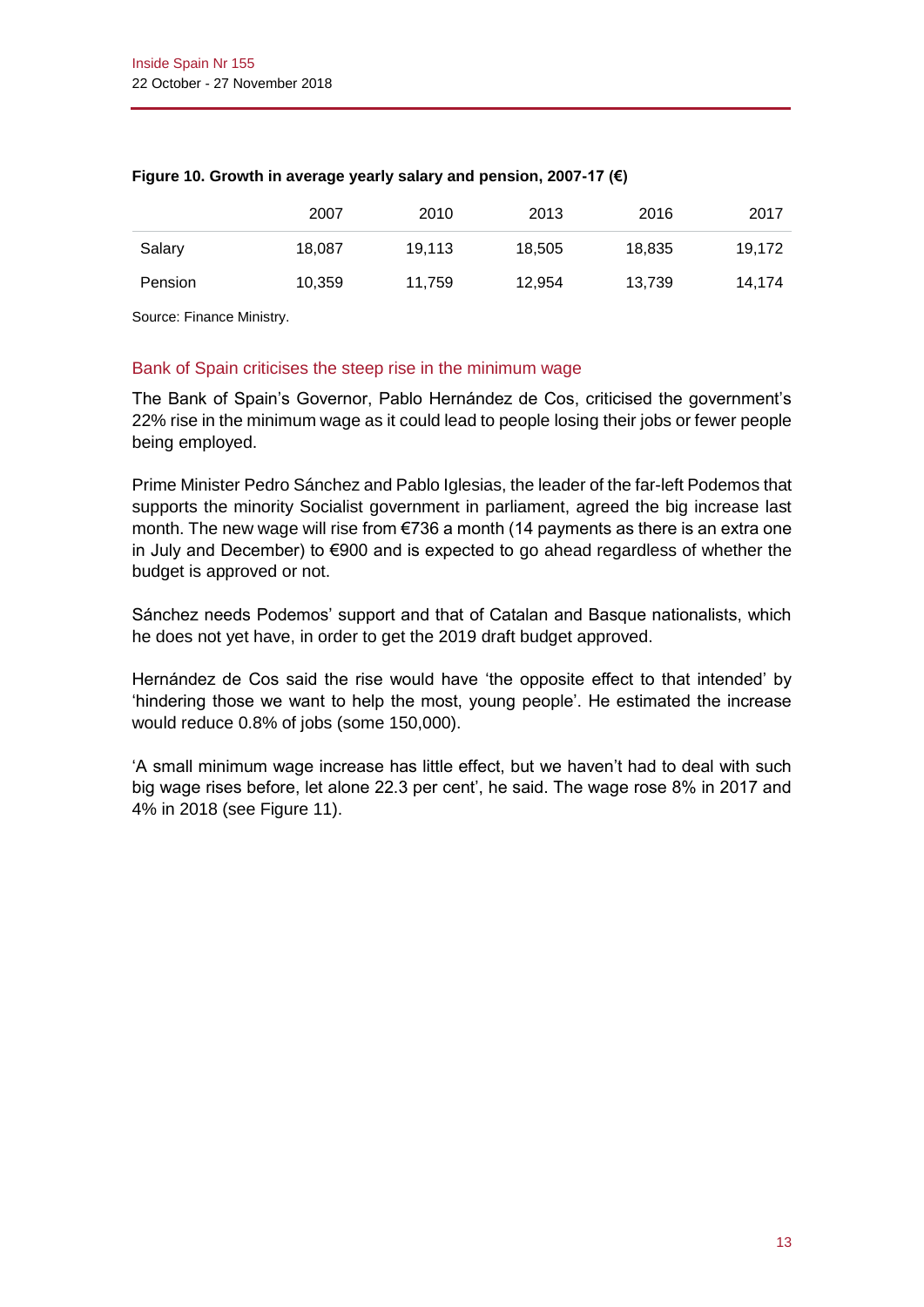|         | €     |
|---------|-------|
| Ireland | 1,614 |
| Holland | 1,594 |
| Belgium | 1,562 |
| France  | 1,498 |
| Germany | 1,498 |
| UK      | 1,464 |
| US      | 1,078 |
| Spain   | 858   |

# **Figure 11. Monthly minimum wage (12 payments), 2018**

Source: Employment Ministry, Airef and Eurostat.

# Unemployment drops below 15% for first time in almost a decade

The economy continued to generate jobs (478,800 in the 12 months to the end of September) and the stated unemployment rate dropped to below 15% for the first time (3.3 million jobless) in almost a decade, but it is still double the EU average.

The jobless rate has dropped steadily since reaching a peak of 26.7% in 2013. Six regions now have rates below 10% and two, Andalucía and Extremadura, more than 20% (see Figure 12).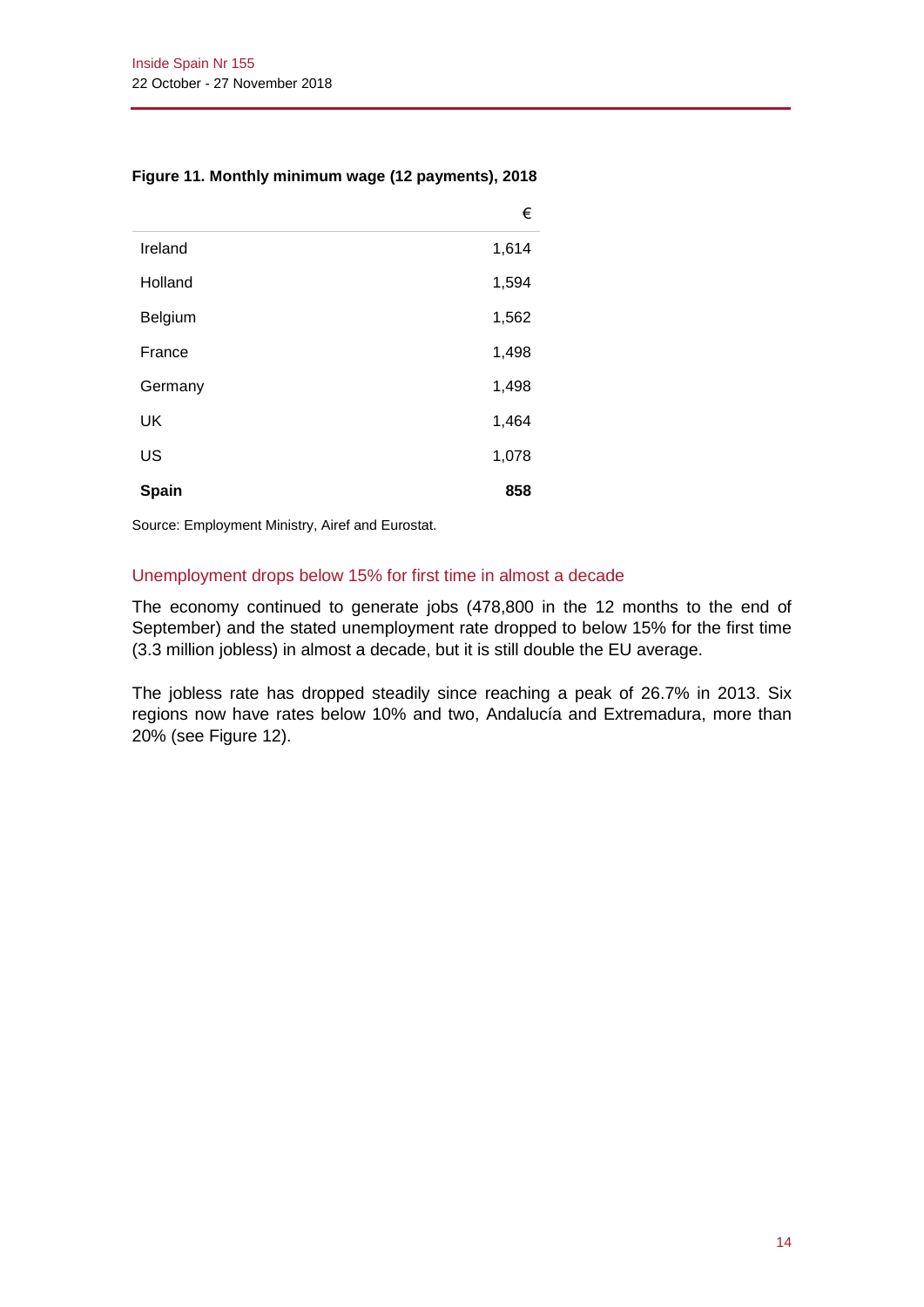|                         | Third quarter 2018 | Third quarter 2008 |
|-------------------------|--------------------|--------------------|
| Andalucía               | 22.8               | 18.3               |
| Aragón                  | 9.8                | 6.2                |
| Asturias                | 13.4               | 7.5                |
| <b>Balearic Islands</b> | 7.2                | 9.4                |
| <b>Basque Country</b>   | 9.4                | 6.3                |
| Canary Islands          | 19.6               | 17.5               |
| Cantabria               | 9.0                | 6.3                |
| Castilla y León         | 11.3               | 9.3                |
| Castilla-La Mancha      | 16.7               | 11.3               |
| Catalonia               | 10.6               | 8.9                |
| Extremadura             | 21.7               | 14.6               |
| Galicia                 | 12.2               | 8.5                |
| La Rioja                | 9.6                | 8.3                |
| Madrid                  | 11.9               | 8.4                |
| Murcia                  | 16.3               | 14.1               |
| Navarre                 | 9.6                | 7.1                |
| Valencia                | 17.4               | 12.4               |
| Spain                   | 14.6               | 11.3               |

# **Figure 12. Unemployment by region (%), third quarters of 2018 and 2008**

Source: INE.

A major factor behind the big regional unemployment disparities is the higher housing prices in those regions with the lowest jobless rates. Spain lacks the kind of incentives that exist in the UK and in Nordic countries that facilitate a change of residence. Furthermore, moving to another region implies the loss of social and housing benefits due to prior residency requirements.

The unemployment rate for Spaniards was 13.7% and for foreigners 20.6%. In just over one million households all those eligible to work were unemployed.

# Government calls for ban on sale of petrol and diesel cars as of 2040

The sale of petrol, diesel and hybrid cars will be banned as of 2040 to help cut greenhouse gas emissions if a government proposal goes ahead.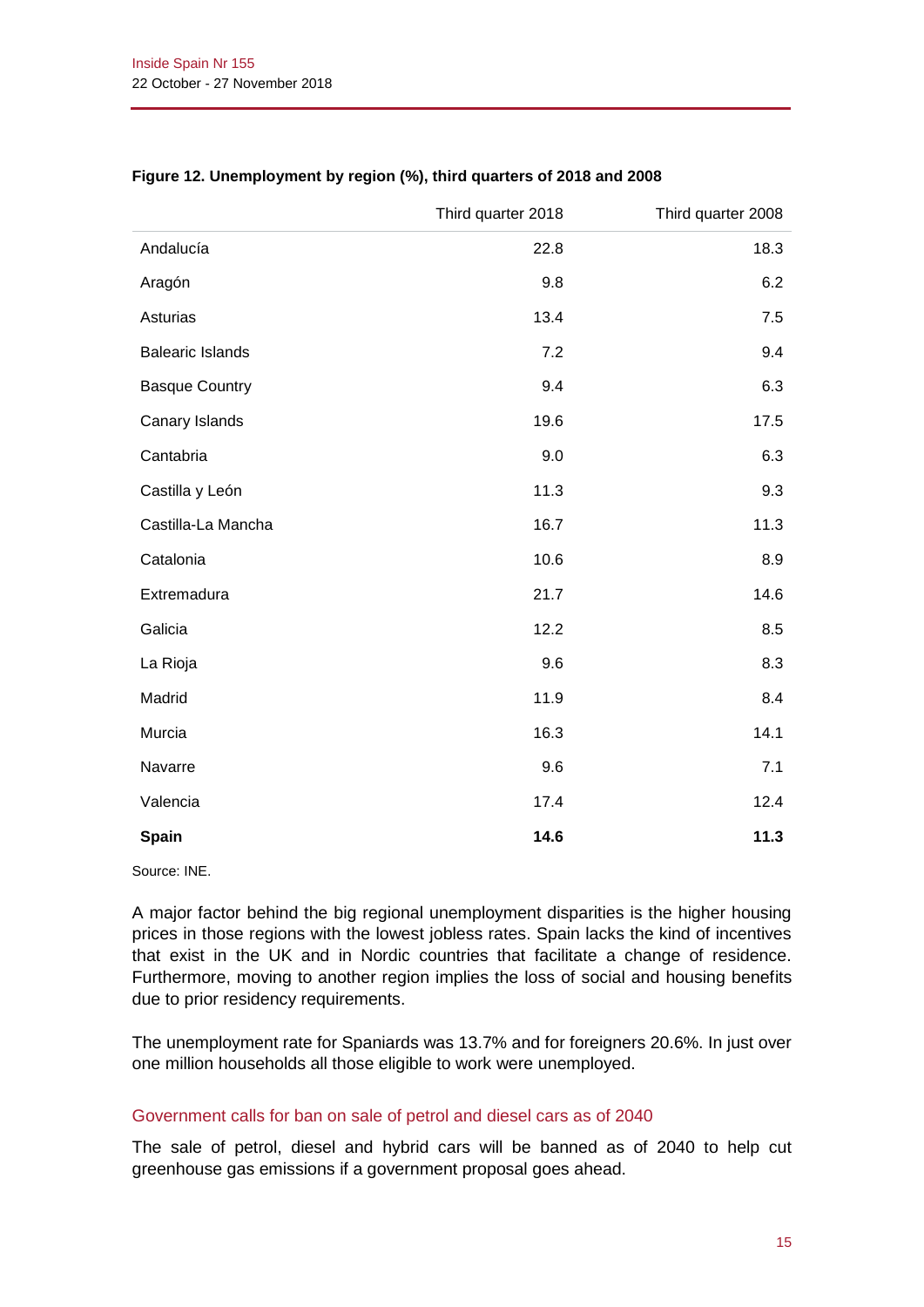The plan is part of a draft law on climate change, which the minority government hopes to present to parliament by the end of the year.

The move would bring Spain into line with the UK and France which have already pledged to do the same as of 2040.

# Nuclear reactors and coal power plants out by 2030, fully renewable electricity by 2050

The minority government plans to close the last of its nuclear reactors and coal power plants by 2030 under its commitment to move toward an electricity system fully based on renewable energy.

José Dominguez, the Secretary of State for Energy, said the government would not extend the lifespan of nuclear reactors beyond their current 40-year shelf life. As a result, the oldest reactor would be taken out of use in 2021 and the newest in 2028.

Nuclear power generated 20% of electricity needs in 2016, according to the International Energy Agency, and renewable sources around 23%.

Nine of the coal plants will close in 2020 and the other five no later than 2030.

The government is committed to installing at least 3,000MW of wind and solar energy capacity every year in the next 10 years.

New licences for fossil fuel drills, hydrocarbon exploitation and fracking wells will be banned.

# **Corporate scene**

#### Main banks pass EBA's stress test in adverse scenario

The four largest banks are sufficiently resilient to withstand a common set of adverse shocks, according to the latest stress tests conducted by the European Banking Authority (EBA) on 48 banks.

Santander, the euro zone's largest bank by market capitalisation and one of the global systemically important banks, comes out best among Spanish banks in the exercise. Its fully loaded CET 1 ratio, considered the highest quality ratio, would drop from 10.84% at the end of 2017 to 9.2% in the adverse scenario (see Figure 13).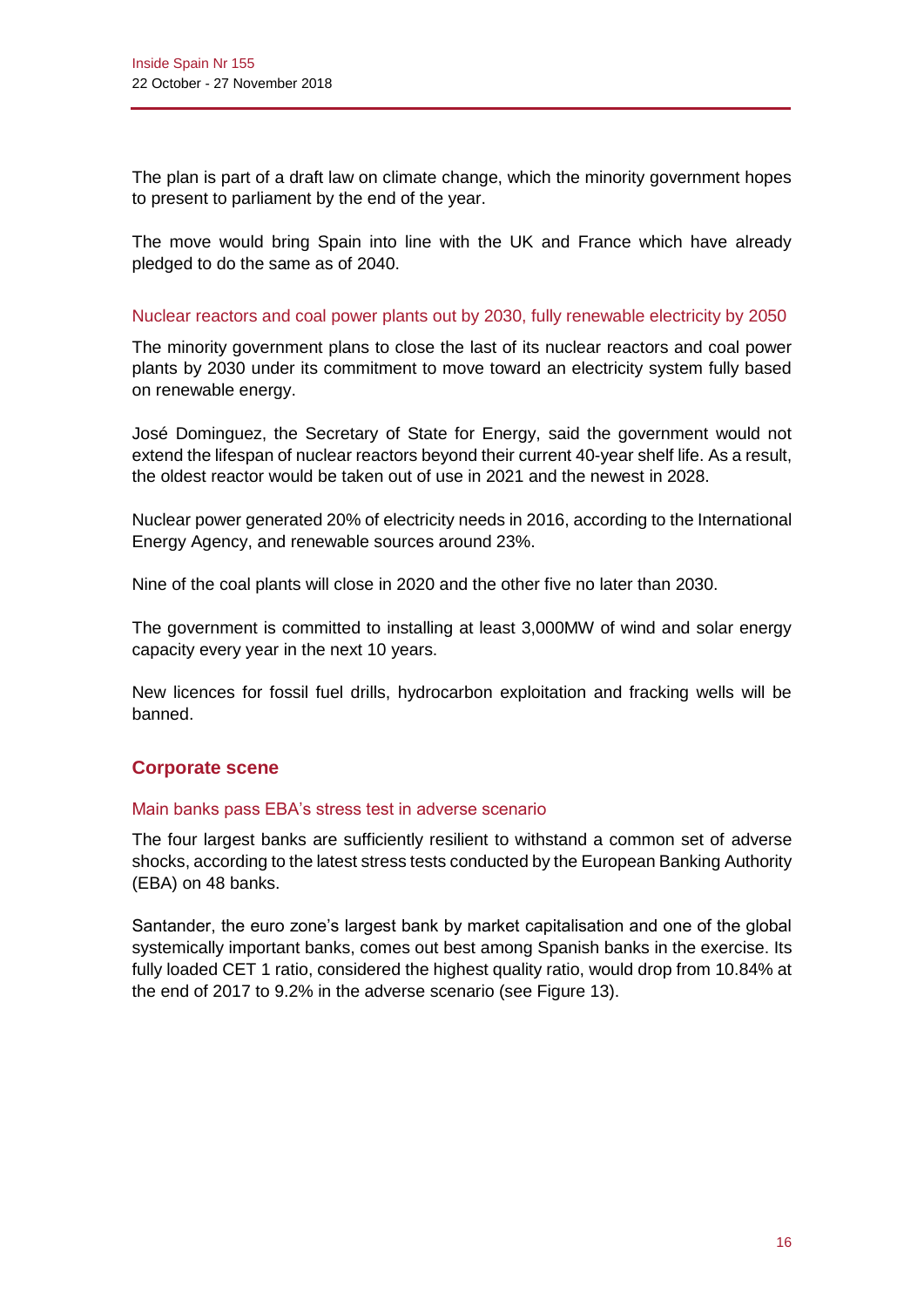| Bank           | Actual 31/XII/17 | Baseline scenario<br>31/XII/20 | Adverse scenario 31/XII/20 |
|----------------|------------------|--------------------------------|----------------------------|
| Santander      | 10.84            | 13.87                          | 9.20                       |
| CaixaBank      | 11.65            | 13.60                          | 9.11                       |
| <b>BBVA</b>    | 11.04            | 12.72                          | 8.80                       |
| Banco Sabadell | 12.79            | 12.89                          | 7.58                       |

# **Figure 13. 2018 EU-wide stress test results for Spain, fully loaded Common Equity Tier 1 ratio (%)**

Source: European Banking Authority.

One of the main features of the 2018 exercise, which is more severe than previous ones, is the implementation of the IFRS 9. Banks provided the starting point according to actual figures at the end of 2017 and IFRS 9 restated figures.

The adverse scenario implies a deviation of EU GDP from its baseline level by 8.3% in 2020, an increase in the unemployment of about 3.3 percentage points by 2020, a fall of the inflation rate by 1.9% below the baseline and a fall of residential and commercial real estate prices by 27.7% and 27.1% respectively below the baseline level by 2020.

Although the four banks do not suffer a sharp erosion of their capital, they are among the last 17 banks in the ranking of the 48 on the basis of their fully loaded CET 1 ratio. Santander is 32<sup>nd</sup>, Caixabank 34<sup>th</sup>, BBVA 37<sup>th</sup> and Banco Sabadell 43<sup>rd</sup>.

# Government changes court ruling and will make banks pay mortgage stamp duties

A controversial court ruling ordering customers to pay mortgage stamp duties provoked such a popular and political outrage that the government stepped in and decided to change the law which will make banks responsible for payment.

The move came after the Supreme Court in a 15-13 vote reversed its previous ruling which held that banks should pay the taxes, as they were the main beneficiaries of them.

Finance Minister María Jesús Montero said that if the ruling was applied retroactively, banks could face a bill of up to €5 billion.

The court's change of mind was widely viewed as eroding confidence in the justice system.

ADICAE, the consumer protection group, said it would continue to support class action suits that demand banks retroactively refund the fees.

Spain's banks fuelled the decade-long property boom that burst as of 2008, leading to a Great Recession, a crisis in some banks that had to be nationalised and a wave of more than 300,000 foreclosures between 2009 and 2012.